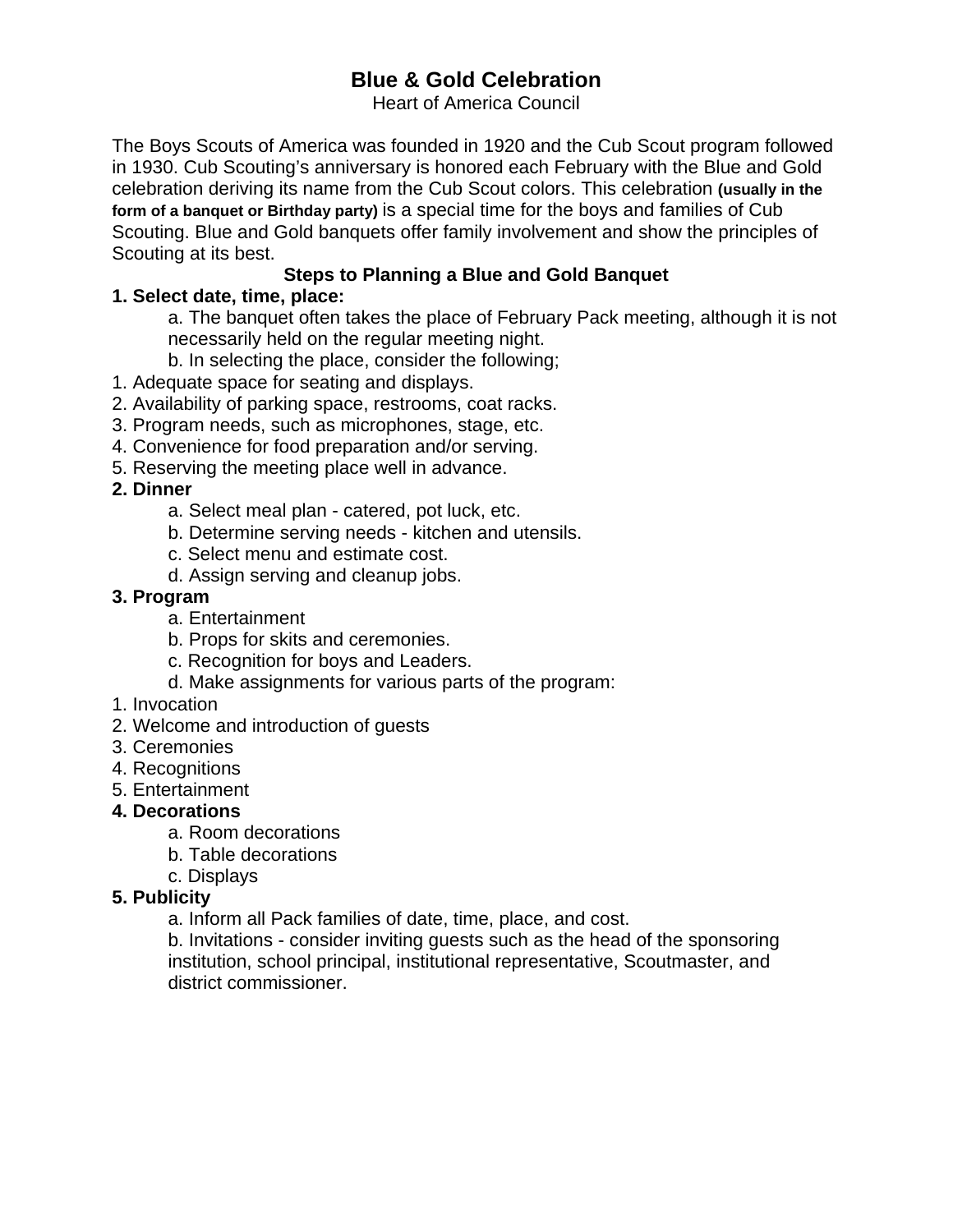### **Sample by Date Calendar**

This is based on the Blue and Gold being held the last week of February. Adjust accordingly:

### **August**

At the annual Pack planning meeting decide date, time, and place for Blue and Gold banquet if possible. If a school location is desired, be sure all requisitions for building are started. Recruit Blue and Gold chairman.

#### **September or October**

### **Recruit committee sub-chairmen:**

Physical arrangements Invitation Program Dinner

#### **November**

Location selected and reservations made.

Subcommittees to begin duties as stated.

### **December**

### **January**

**1st week:** Blue and Gold committee to meet with Den Leaders to give directions for decoration, program, invitation information, etc. Dinner committee decision made. Entertainment secured or assignments made. Physical arrangements committee visits location of banquet to check out needs.

**2nd week:** Dens to begin work on decorations

**Last week:** Invitations for Blue and Gold Banquet to families. Special guest invitations mailed.

### **February**

**1st week:** Reconfirm location, time, and place.

Reconfirm entertainment. Buy supplies, plates, coffee, etc.

**2nd week:** Program agenda ready for printing.

Deadline for R.S.V.P, Let dinner committee know of reservations to make final food orders.

**3rd week:** Make seating chart. Give to setup committee.

### **Banquet Day:**

Early PM - setup.

Scheduled time - This is it, have FUN!!!

Late PM - clean up.

#### **Be sure to write "Thank You" notes for entertainment, donations, etc. Dinner Committee:**

- 1. Decides serving method: catered, potluck, etc.
- 2. If catered:
	- a. Contact caterer agree on menu and cost.
	- b. Take reservations and estimate cost.

 c. Check with caterer on time of delivery, finding out if he provides plates, silverware. And are drinks and dessert provided.

- d. Plan two serving lines, if more then 150 people attend.
- e. Collect money prior to banquet.
- 3. If potluck:

 a. Decides if Dens will plan their own menus - or if each Den family will bring food to contribute to an overall menu.

b. If Dens plan their own menus, each Den Leader should act as coordinator.

- 4. If committee prepared:
	- a. Selects menu.
	- b. Recruit committee to prepare food.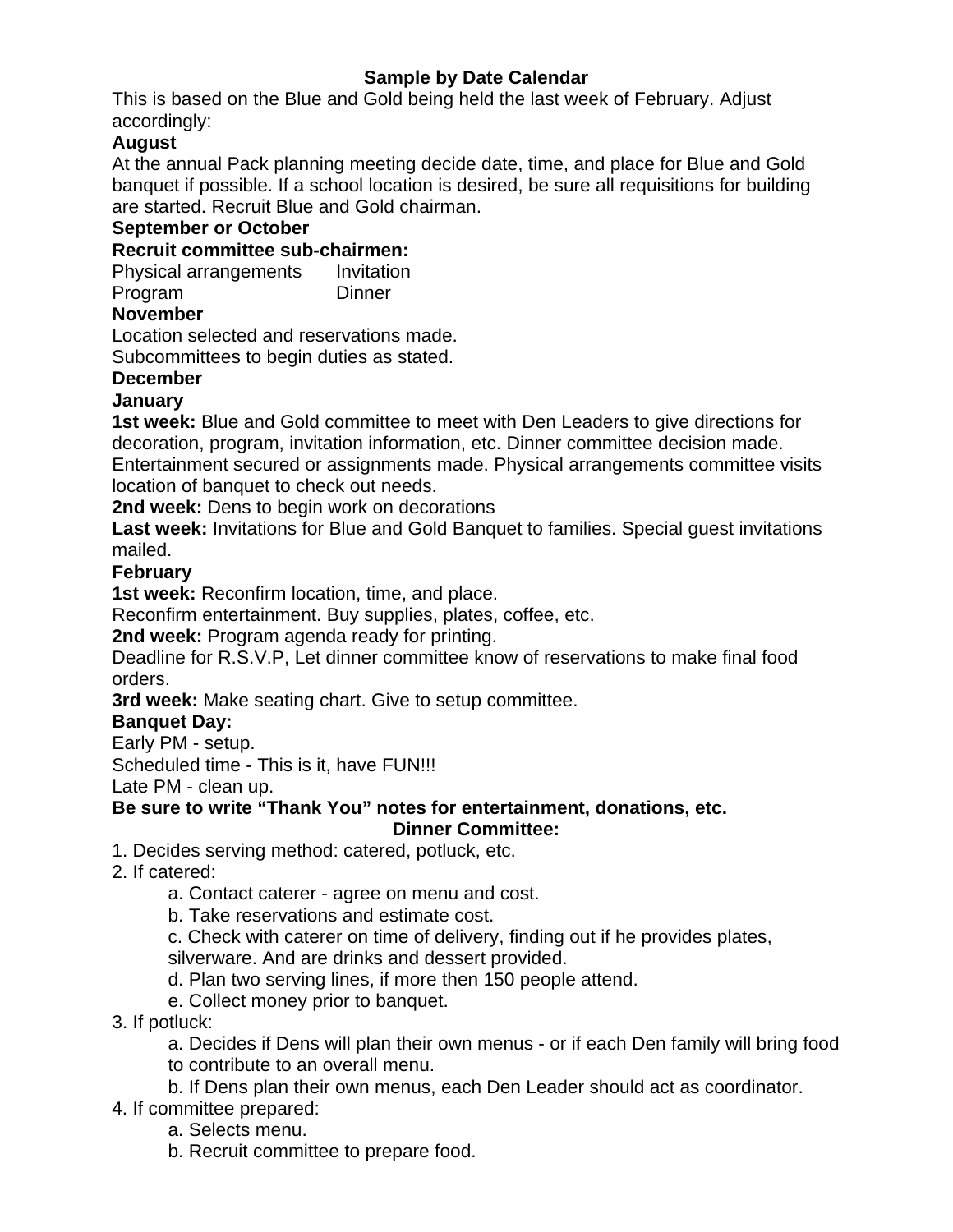c. Takes reservations and estimates attendance.

 d. A few days before banquet, purchase food and deliver it to members of the committee who will be preparing it. It is easiest to purchase food from the Pack funds then replace it when money is collected from everyone.

5. Decides if the Pack will provide such things as salt, pepper, sugar, napkins, drinks, etc. If so, make arrangements to buy or have things donated. Inform the Dens of your plans.

6. Each family can bring their own plates and silverware.

7. Plan to have cake or cupcakes. This is Scouting's Birthday!!!

#### **Types of Banquets**

**1. Potluck #1:** Each Den's families are asked to provide one main dish and one extra dish **(salad, vegetable, or dessert**). All food is placed on one table and served buffet style. The Pack provides the beverages and breads. No charge is made for the meal. **2. Potluck #2:** Each Den's families are asked to provide either a vegetable, salad, or desert. The Pack provides the meat, beverages and breads. All food is placed on one table and served buffet style. A charge is made to cover the expenses.

**3. Family Style Potluck:** As in #1, except food is only on the table(s) assigned to that Den and is passed family style. The Den may provide breads and beverages or the Pack may provide them. No charge is made for the meal.

**4. Cook Your Own:** The Pack decides on the menu, purchases the food, and distributes it to the Dens for cooking and preparing. A charge is made for the cost of the food.

**5. Box supper #1:** Each family is asked to bring one box supper for each family member. All boxes are collected at the door and auctioned off for a Pack fund raising project. The family members may eat together, sharing the boxes they purchased.

**6. Box supper #2:** Each female member of a family brings a box supper for three people. These are auctioned off as in #5, but the person who buys the meal must eat with the person who prepared it, plus one child.

**7. Box supper #3:** Use either of the two box supper methods, except no charge is made for the meals and no auction held.

**8. Sponsor dinner:** The sponsoring organization provides all food, beverages, and condiments. No charge is made for the meal.

**9. Catered meal:** The Pack arranges with a local caterer to provide all or a portion of the meal. Costs determine the prices of tickets.

**10. Cafeteria #1:** Sometimes the banquet is held in a school cafeteria and the school provides the meal, charging each person going through the line.

**11. Cafeteria #2:** The Pack purchases the food which is prepared by the cafeteria staff, if not donated. Pack members can substitute for or assist the cafeteria staff to cut costs. **12. Restaurant:** A local restaurant is selected as the banquet site and a menu is

chosen. Charges are based on the cost of the meal, plus tax and tip.

#### **13. Dessert specials:**

a. Dessert provided by sponsor. b. Parent-son bake cake. c. Build a sundae; ice cream in commercial containers, toppings - syrups, nuts and whipped cream.

**14. Birthday party:** No food, but instead have cake and ice cream to celebrate Scouting's Birthday.

#### **Invitations**

A Blue & Gold Invitation is just about everyone's first notice that something special is coming in Cub Scouting. Put your best face forward.

### **What should an invitation look like?**

It can take almost any shape but it should reflect the ideals of Cub Scouting and the type of celebration you are planning.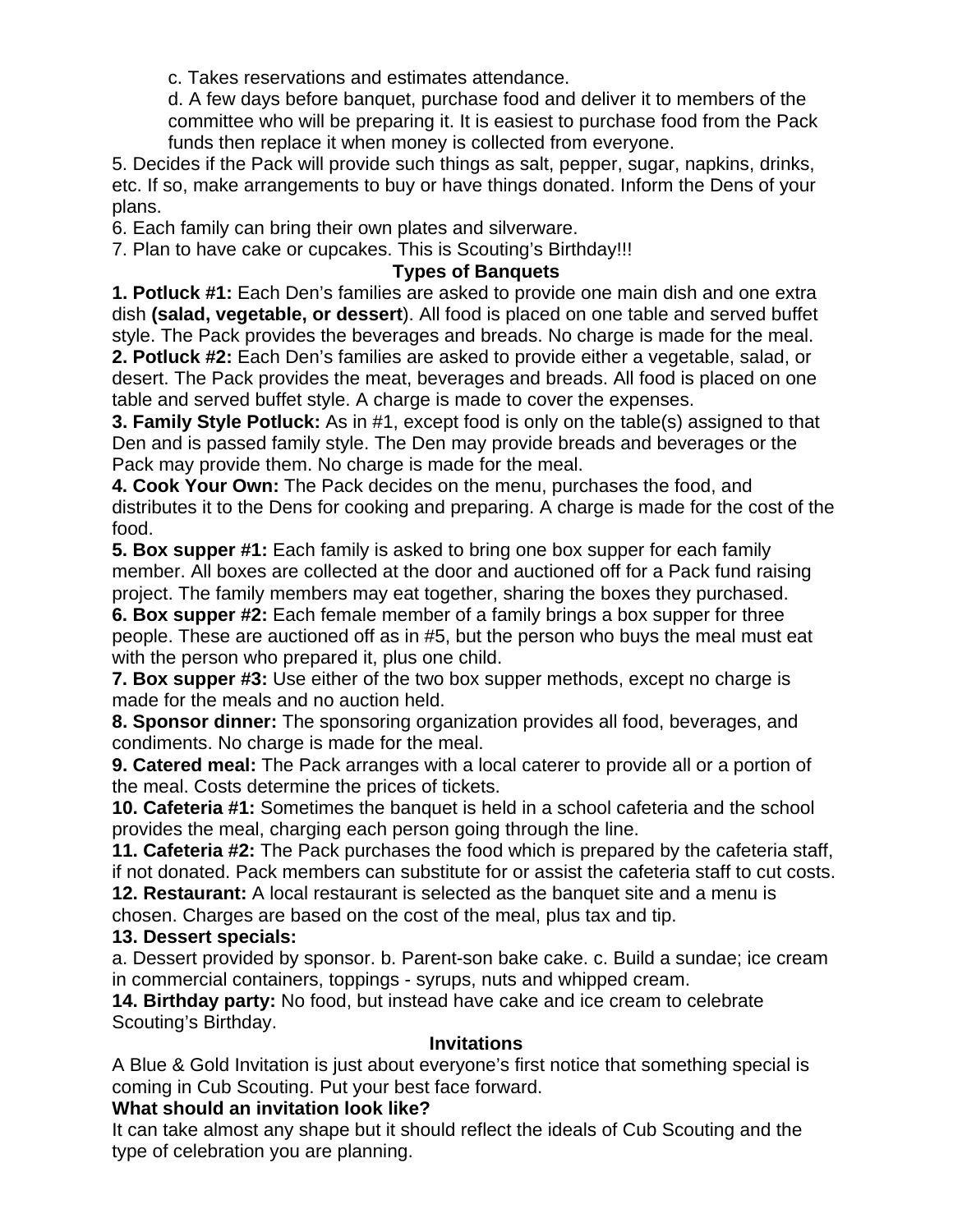### **What information is needed?**

**1. Who's** doing the inviting ... the Pack number.

- **2. What** they're invited to ... a banquet, celebration, birthday party, ice cream social, etc.
- **3. When** the celebration is to take place, the date.
- **4. What time** the celebration starts , the time.
- **5. Where** the celebration is being held, the name and address of the facility.
- **6. R.S.V.P. ... the** name and phone number of the Den Leader.

#### **Who makes the invitations?**

The Cub Scouts. Keep it simple, make it fun.

#### **Who do they invite?**

Every Cub Scout family **Clergy** Tiger Cub Group Unit Commissioner Scouting coordinator or sponsor **Guest Speaker** District Executives **Entertainer** 

District Commissioners **Past Cubmasters** 

Scoutmasters of area Boy Scout Troops The "owner" of the banquet facility

**When should the invitations be delivered?** 

Three weeks before your celebration.

### **The Typical Program:**

Agenda for the evening List of Pack Leaders List of Den Leaders List of Den Chiefs Scouting coordinator Sponsoring organization Principal of school Pastor of church Poems Prayers

There must be pre-planning. Entertainment is one of the most important parts, whether this be Pack participation or outside entertainment. Plans should be considered at least two months ahead of time.

Outside entertainment may cost very little and sometimes nothing. Some ask to be included in the meal or whatever is being served, so be sure there is extra food. Be sure and check for special arrangements that may be needed.

#### **Entertainment ideas:**

### **A. Pack developed entertainment**

- 1. Each Den prepares a skit, song, stunt, or puppet show.
- 2. Parent and child talent show.
- 3. Cubmaster and Den Leader or committee persons prepare a skit using adults.
- 4. Scout demonstrations.

### **B. Outside entertainment**

- 1. Animal demonstrations
	- a. County park associations
	- b. Police canine departments.
	- c. Dog obedience schools
- 2. Bicycle clubs
- 3. Clowns
- 4. Dance demonstrations
	- a. Dance schools in your area